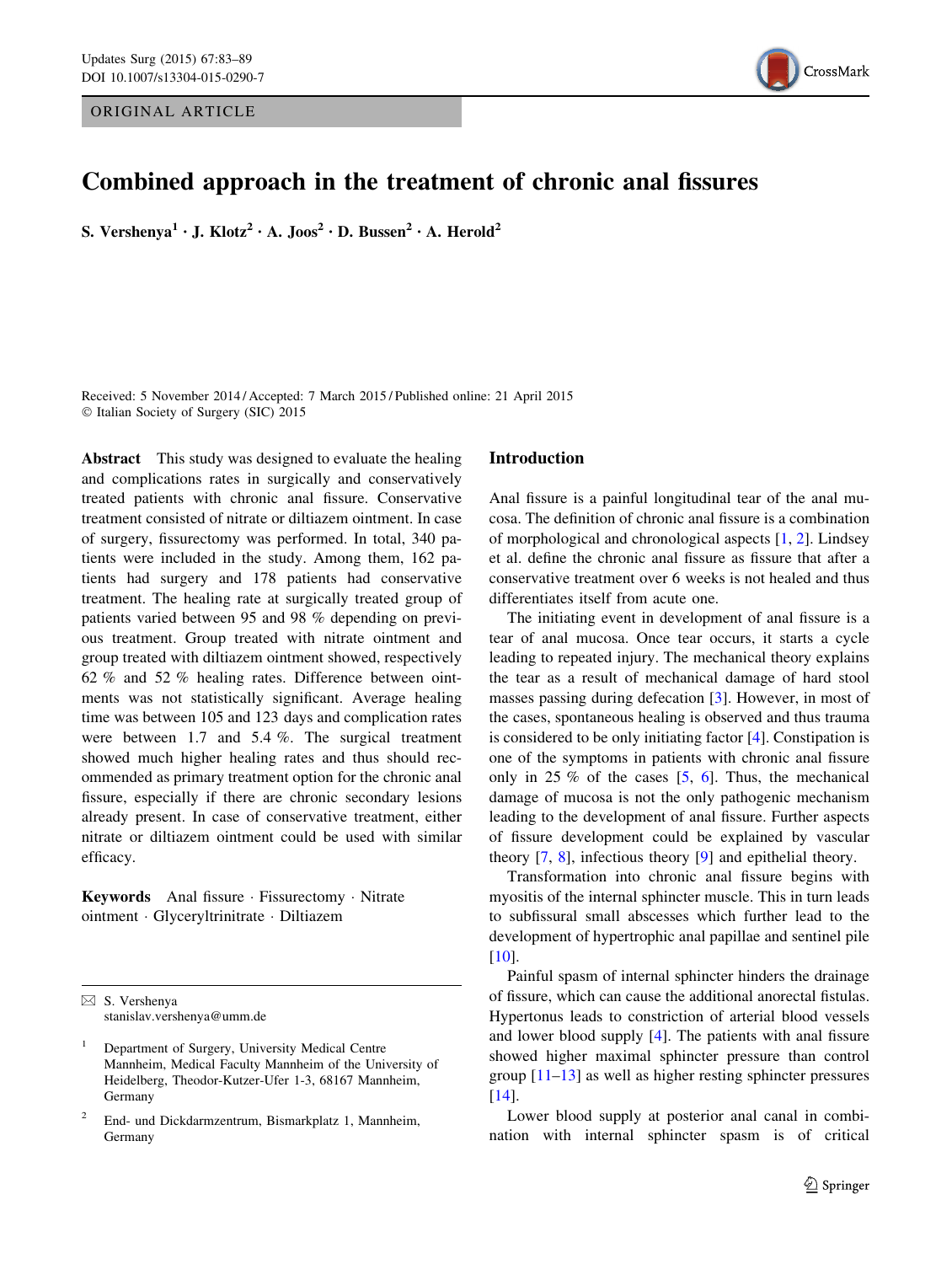importance for development of anal fissure [\[15](#page-5-0)]. Due to multifactorial etiology of anal fissure, there are several treatment approaches.

One of the surgical approaches is the resection of fissure with adherent sentinel pile and anal papillae [\[16](#page-5-0)]. First reports come from Gabriel [[17\]](#page-5-0). Healing rate is reported up to 99 % [[18\]](#page-5-0). Fissurectomy is facilitated only to the internal sphincter fascicles and thus no damage is exercised to sphincter muscle.

In United States and United Kingdom, the treatment of choice is the lateral internal sphincterotomy. The sphincter tone is reduced through cutting of parts of the internal sphincter muscle and the fissure itself is left mostly intact. The advantage of this method is the shorter healing time; however, it also has a higher risk of postoperative incontinence [[19–27\]](#page-5-0).

Conservative treatment of anal fissures includes topical application of corticosteroids, local anesthetics and laxatives with success rate up to 90  $\%$  [[28\]](#page-5-0). Lund et al. [[29\]](#page-5-0) showed significantly higher healing rates in the treatment group using glycerin nitrate ointment. As a major side effect increased, headache was observed. Another multicentric study showed no significant difference between glycerin nitrate and placebo (49 vs. 52 %) [\[30](#page-5-0)]. Despite controversial study results, this treatment is still used in many centers with a reported failure rate from 20 to 70 % [\[31–34](#page-5-0)].

Another conservative therapy is oral and topical application of calcium channel blockers. 20 mg of nifedipine twice a day showed 36 % decrease in sphincter tone  $[35]$ . A further study showed 30 % decrease in sphincter tone [[36\]](#page-5-0). Topical application of diltiazem showed even better reduction in sphincter tone with less side effects [\[37–39](#page-6-0)]. Diltiazem success rate ranges from 48 to 75 % at patients who did not respond to glycerin nitrate therapy.

The injections of botulin toxin show a constant reduction of the sphincter tone for the 2–3 months [[40,](#page-6-0) [41\]](#page-6-0). This therapy is well tolerated and has only few side effects [\[42](#page-6-0)]. Botulin toxin showed significantly higher efficacy in comparison to glycerin nitrate in double-blind study with placebo control [[43\]](#page-6-0). The only complications of the botulinum toxin up to now were 1st grade incontinence and subcutaneous hematoma [[32\]](#page-5-0).

Other conservative treatments published in small groups include alpha-receptor antagonists [\[44](#page-6-0), [45](#page-6-0)], cholinergic agonist such as bethanechol [\[46](#page-6-0)], nitrate monoxide releasers [[47,](#page-6-0) [48\]](#page-6-0) and phosphodiesterase inhibitors [[49\]](#page-6-0).

The goal of this study was to compare surgical vs. conservative treatments and compare current treatments results with those of the other studies.

## Methods

The patients were divided into two groups: conservative and surgical treatment. Conservative treatment consisted of diltiazem ointment, glyceryl trinitrate or their combination. Surgical group was divided into two subgroups: with and without previous conservative treatment.

The following criteria were analyzed: healing rate, duration of healing, recurrence rate, and incontinence (temporal and permanent). This study is a retrospective clinical study. Initially in the case of chronic anal fissure, conservative treatment was applied. In case of persistent symptoms and persisting fissure, surgical treatment was initiated. In case of significant secondary lesions (sentinel pile, hypertrophied anal fibroma, extensive surrounding scarring, laying open and/or sclerosed fibers of the internal sphincter), surgical treatment was initiated without any conservative attempt. For conservative treatment, local application of 2 % diltiazem ointment (Diltiazem HCl 1.0 in emulsificans ad 50.0) or nitrate ointment (0.2 %) as isosorbide trinitrate (Neos nitro opt 5.0 in Basic Cream DAC ad 50.0) is used. The initially used ointment was assigned by chance. In case of treatment failure or side effects, the ointment was switched by discretion of the surgeon.

The fissurectomy was done in regional or general anesthesia. During the operation, the whole fissure including surrounding scar tissue is excised down to the internal sphincter fibers, taking careful attention not to harm the muscle itself. In case of submucosal or intersphincteric fistula, these were excised in the same procedure.

In case of intraoperative hemorrhoids, we performed additionally hemorrhoidectomy in Milligan–Morgan technic, stapled hemorrhoidectomy technic, or rubber band ligation. In rare cases, additional treatment for condylomata, anal stenosis or intra-anal tumors was required. After the operation, all the patients used panthenol ointment for local wound care. Pain medication either local anesthetics or NSAIDs was administered on demand.

There were no diet recommendations applied. Hypergranulation was treated with silver nitrate ointment, if necessary after a few weeks.

All data were extracted from the EDZ Databank and questionnaires, which were filled out by the patients upon the admission in EDZ.

Totally 340 patients were included in this study. They were treated in EDZ from July 2002 till November 2003. The follow-up time for each patient was at least 8 months. The cumulative data of the patients are presented in Table [1.](#page-2-0)

Surgically treated patients were further evaluated concerning the following parameters: the patient with complete healing, patients with persistent fissure, patients with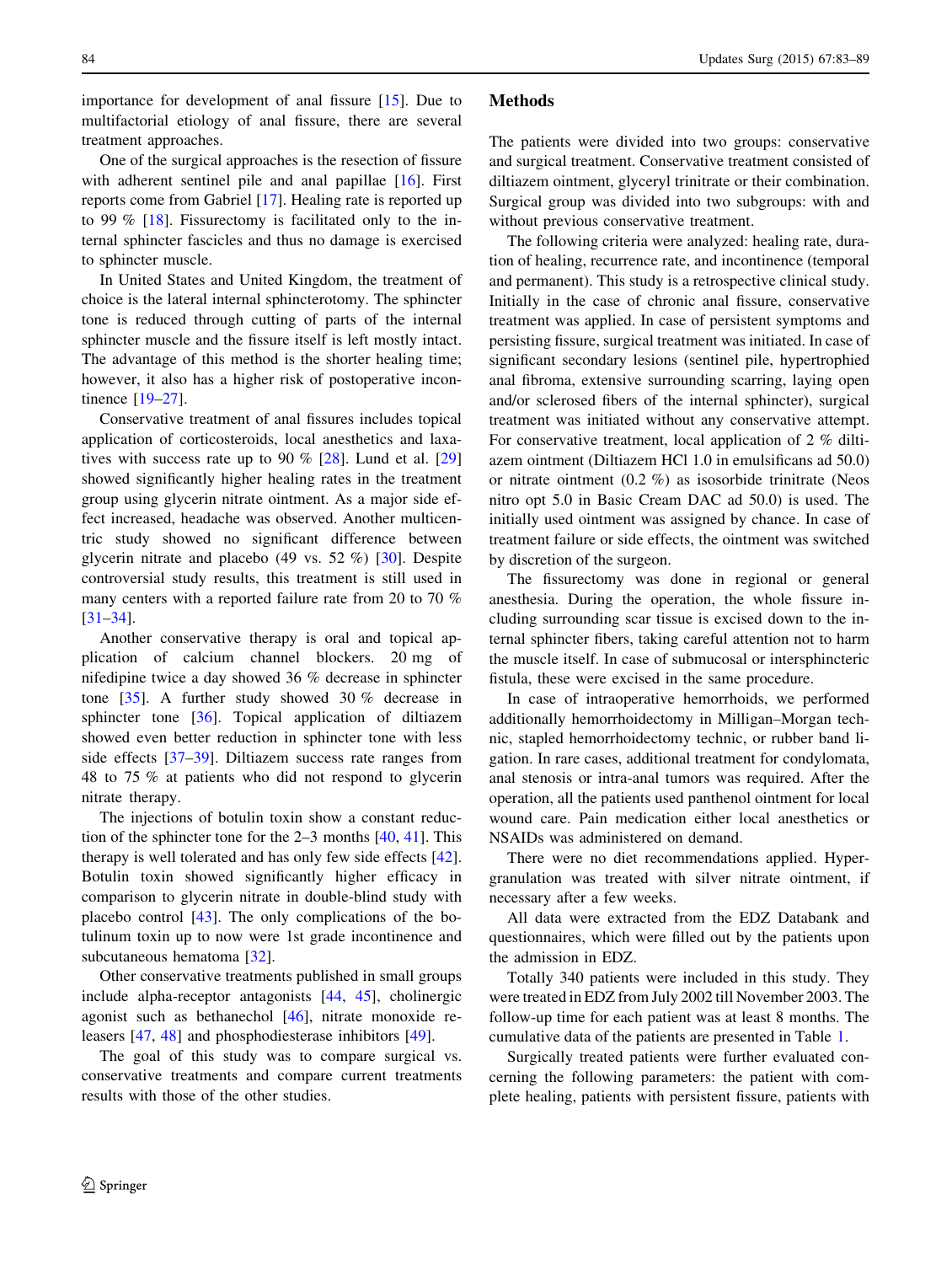<span id="page-2-0"></span>newly diagnosed permanent postoperative incontinence, patients with temporal incontinence, and recurrence of fissure after the operation. Additionally, time until complete healing of fissure was documented.

Each of the three conservatively treated groups was also divided into similar subgroups for further analysis. Further subgroups included patients who needed surgery, who refused the surgical procedure or despite morphological signs of fissure had no symptoms. Statistical analyses were done using SPSS 13.0 software. Significance of results was proved using Chi Square test, Fisher Exact test and Kruskal–Wallis test.

Table 1 Patients' demographics

| Age (years)                           | $16 - 84$       |  |
|---------------------------------------|-----------------|--|
| Median age (years)                    | 49              |  |
| Gender                                |                 |  |
| Male                                  | 43.5 % (148)    |  |
| Female                                | 56.5 % (192)    |  |
| Median duration of complaints (weeks) | 36              |  |
| Symptoms                              |                 |  |
| Rectal bleeding                       | 59.4 % (202)    |  |
| Pain during defecation                | 48.2 $\%$ (164) |  |
| Sensation of burning                  | 46.2 % (157)    |  |
| Pruritus                              | 33.2 $\%$ (113) |  |
| Pain after defecation                 | 11.2 $\%$ (38)  |  |
| Fecal soiling                         | $8.5 \% (29)$   |  |
| Constipation                          | $2.1\%$ (7)     |  |
| Localization                          |                 |  |
| Posterior middle line                 | 75 % (255)      |  |
| Anterior middle line                  | $15\%$ (51)     |  |
| <b>Both</b>                           | 5.3 $%$ (18)    |  |
| Other                                 | 4.7 $%$ (16)    |  |
| Surgically treated patients           | 47.6 % (162)    |  |
| Conservatively treated patients       | 52.4 % (178)    |  |

#### **Results**

#### Surgically treated patients

The results' summary for surgically treated patients is presented in Table 2. The patients were divided into two groups: with and without conservative treatment. No recurrences were observed in both of these groups.

#### Conservatively treated patients

Conservatively treated patients were divided into three groups: glycerine nitrate ointment treatment (101 patient), diltiazem ointment treatment (90 patients) and combined (72). Respectively 6, 4 and 6 patients quited the therapy despite successful intermediate results.

If no sufficient healing was observed, surgical treatment (fissurectomy) was proposed to the patient. The cumulative data are presented in Table [3.](#page-3-0)

#### Healing rates and incontinence

The patients treated only surgically without any previous conservative treatment show the highest healing rate of 98 % (Table 2). In only 1 case, the postoperative incontinence of the 1st grade was documented. The surgically treated patients with previous conservative treatment showed healing rate of 95 %. The difference in healing rates in these two groups, however, was not statistically significant ( $p = 0.32$ ). Healing rate for conservative treatment was between 38 and 62 % which was also significantly lower than for surgically treated patient (95 and 98 %) ( $p < 0.001$  $p < 0.001$ ) (Fig. 1).

Comparing the healing rates among the conservatively treated patients showed significant difference between the groups: nitrate ointment vs. combined  $(p = 0.002)$ , and diltiazem ointment vs. combined  $(p = 0.028)$ . The difference is explained by treatment protocol. The patients were included in the combined

Table 2 Surgically treated patients with and without previous conservative treatment

|                                         | Number $(\%$ of total number of the patients) |                                      |  |
|-----------------------------------------|-----------------------------------------------|--------------------------------------|--|
|                                         | Without previous conservative treatment       | With previous conservative treatment |  |
| Number of the patients                  | 65 $(19\%)$                                   | 97 $(28.5\%)$                        |  |
| Lost due to follow-up                   | 6                                             | 14                                   |  |
| Complete healing                        | 58 (98.3 %)                                   | 79 (95.2 %) ( $p = 0.322$ )          |  |
| Permanent incontinence of the 1st grade | $1(1.7\%)$                                    | $1(1.2\%)$                           |  |
| Temporal incontinence of the 1st grade  | 0                                             | 2 $(2.4\%)$                          |  |
| Temporal incontinence of the 2nd grade  | $\theta$                                      | $1(1.2\%)$                           |  |
| Healing time (days)                     | $30 - 394$                                    | $23-400 (p = 0.822)$                 |  |
| Average (days)                          | 105                                           | 123                                  |  |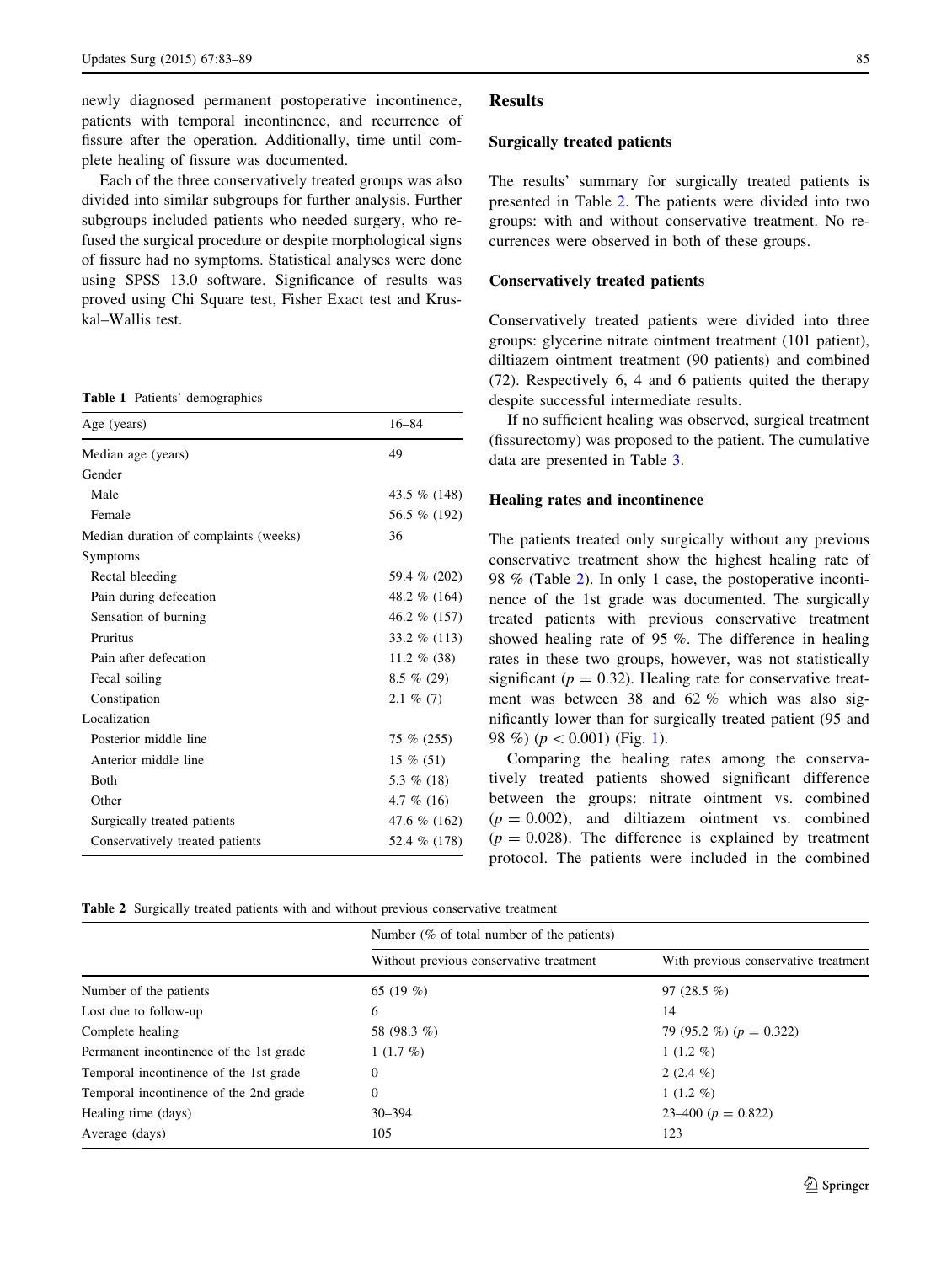|                                                                   | Nitrate ointment             | Diltiazem ointment | Nitrate and diltiazem<br>ointment combined             |  |
|-------------------------------------------------------------------|------------------------------|--------------------|--------------------------------------------------------|--|
| Number of patients                                                | 95 $(27.9\%)$                | $86(25.3\%)$       | 66 $(19.4\%)$                                          |  |
| Complete healing                                                  | 59 (62.1 %)<br>48 $(55.8\%)$ |                    | $25(37.9\%)$                                           |  |
| Recurrence rate                                                   | $9(9.5\%)$                   | $8(9.3\%)$         | 5 $(7.6\%)$                                            |  |
| Patients who needed a surgery after the<br>conservative treatment | 31 $(32.6 \%)$               | 33 $(38.4\%)$      | 30 $(45.5\%)$                                          |  |
| Patients who denied the surgical treatment                        | $5(5.3\%)$                   | 5 $(5.8\%)$        | 11 $(6.7 \%)$                                          |  |
| Incontinence                                                      | $0(0\%)$                     | $0(0\%$            | 1 (1.5 $%$ ) temporal incontinence<br>of the 1st grade |  |
| Healing time (days)                                               | 13–597 (mean 164)            | 59–467 (mean 179)  | $21 - 539$ (mean 188)                                  |  |

<span id="page-3-0"></span>Table 3 Results of conservative treatments with glycerine nitrate and diltiazem ointment



Fig. 1 Healing rates

treatment group only if the treatment with either nitrate or diltiazem showed no positive dynamic and the ointment was switched. Thus, this group of patients represented the negative selection. The difference in healing rates between nitrate and diltiazem ointments group was not significant ( $p = 0.39$ ).

Incontinence rate in surgically treated patients was between 1.2 and 4.8 %. The conservative plus surgical treatment group compared to surgical treatment group showed higher rate of postoperative incontinence, namely 4.8 % or 4 patients, including the incontinence of the 2nd grade. Only two patients developed the permanent incontinence of the 1st grade (Fig. 2).

The summary on the healing time for all the subgroups of the patients is presented in Fig. 3. The difference in duration was not statistically significant ( $p = 0.822$ ). Surgically treated patients showed the highest healing rate and lowest recurrence rate with very few complications.

# **Discussion**

When comparing the conservative therapies between each other, no preferable treatment regime could be found. Though treatment with nitrate ointment showed the best



Fig. 2 Complications





Fig. 3 Healing time

results, there was no statistically significant difference  $(p = 0.39)$ . At the moment, there are few randomized studies that compare the surgical vs. conservative approach in treatment of chronic anal fissure. Oettle in his study randomized 24 patients for treatment with nitrate ointment (three times daily over 4 weeks) and sphincterotomy. The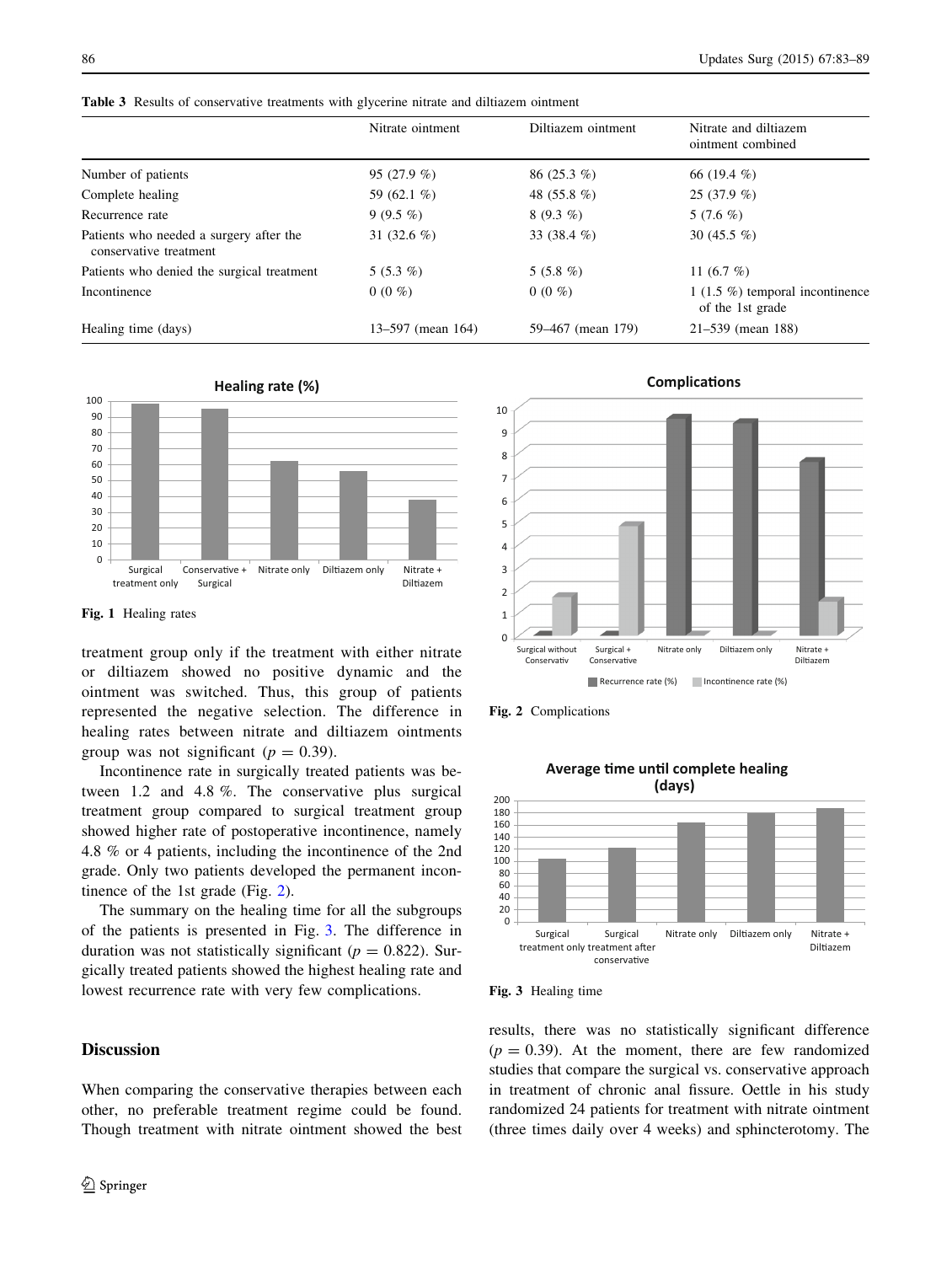Table 4 Summary of healing rates in studies comparing conservative and surgical treatment

|                  | Number of patients | Healing rates   |                     | Follow-up time (months) |  |
|------------------|--------------------|-----------------|---------------------|-------------------------|--|
|                  |                    | Surgical $(\%)$ | Conservative $(\%)$ |                         |  |
| Oettle et al.    | 24                 | 100             | 81                  | 22                      |  |
| Richard et al.   | 82                 | 90              | 30                  | 6                       |  |
| Evans et al.     | 65                 | 97              | 61                  |                         |  |
| Libertiny et al. | 70                 | 97              | 46                  | 24                      |  |

Table 5 Incontinence rates after fissurectomy

| Author                      | Number of patients | Incontinence of 1st and 2nd grade $(\%)$ | Follow-up time | Healing rate $(\% )$ |
|-----------------------------|--------------------|------------------------------------------|----------------|----------------------|
| Meier zu Eissen et al. [55] | 470                |                                          | $2-6$ years    | 97                   |
| Engel et al. [57]           |                    |                                          | 29 months      | 100                  |
| Lindsey et al. $[2]$        | 30                 |                                          | 6 months       | 93                   |
| Scholz et al. [58]          | 40                 | 2.5                                      | 1 year         | 79                   |
| Schornagel et al. $[56]$    | 53                 | 0                                        | 5 years        | 88                   |
| Pelta et al. $[59]$         | 109                |                                          | 1 year         | 98                   |

study showed similar healing rates and no recurrence for both study groups [[50\]](#page-6-0).

Richard et al. [\[34](#page-5-0)] in a multicentric study in Canada had a total group of 82 patients. They were also randomized into two groups: treated with nitrate ointment (three times daily over 6 weeks) or operated (sphincterotomy). Surgically treated group showed much higher healing rates, namely 90 vs. 30 %. No fecal incontinence was observed during the follow-up of 6 months. Recurrence rates were not studied. Another study from Evans et al. [[51\]](#page-6-0) showed somewhat similar results with healing rates for surgical treatment 97 % and nitrate ointment 61 %.

Study from Libertiny et al. compared the internal sphincterotomy vs. nitrate ointment [\[52](#page-6-0)]. After 2-year follow-up, the healing rates were, respectively, 97 and 46 %. All the above-mentioned studies show much higher healing rates and no incontinence complications after sphincterotomy compared to conservative measures (Table 4). In our study, we found comparable results for the fissurectomy—without any harm to the sphincter.

There is only one randomized study, which compares the fissurectomy and lateral internal sphincterotomy. The study from Hancke et al. included 60 patients. All of them had previously unsuccessful conservative treatment. Both methods showed the same healing and complications' rates [\[53](#page-6-0), [54](#page-6-0)]. The absence of incontinence complications after the surgical approach should be interpreted very carefully. There are few studies on fissurectomy which look at incontinence and healing rates after the fissurectomy. The cumulative results are presented in the Table 5 [[2,](#page-5-0) [55–59](#page-6-0)]. The follow-up times varied from 6 months to 5 years. In our study, the minimum follow-up was 8 months and in some cases up to 18 months. The incontinence of maximum 4.8 % was well within expected range. Increasing follow-up time might increase the rate of incontinence as shown on example of internal sphincterotomy [\[22](#page-5-0), [23](#page-5-0), [27](#page-5-0)].

It remains still unclear if surgery should be recommended as a primary approach in case of chronic anal fissure or only after failed conservative treatment. Christie et al. calculated the costs for conservative and surgical treatment (616 British pounds vs. 840 British pounds) and thus recommended the initial treatment attempt with nitrate ointment. Considering the high failure ratio (40 % according to our data) and the necessity of surgery for those patients, the final cost of the treatment would be 13 % higher [\[60](#page-6-0)].

Study from Kocher et al. compared the healing rates between nitrate and diltiazem (86 and 77 %, respectively) [\[39](#page-6-0)]. Despite the higher healing rates for nitrates, the complications' frequency was lower for diltiazem (42 vs. 72 %). The major complication was headache (17 out 29 patients in nitrate group). Recurrence rate for both ointments is at 9 %.

Study from Bielecki et al. shows similar healing rates (86 % for both groups) and fewer complications for diltiazem  $(0 \text{ vs. } 33 \%)$  [\[37](#page-6-0)]. Griffin et al. and DasGupta et al. researched the healing rates for diltiazem treatment after failure of glycerin nitrate (48 and 75 %) [\[48](#page-6-0), [61\]](#page-6-0). Group of patients with a combined treatment could be only partly compared to those results and is at 38 %.

Based on these results the surgery should be recommended as a primary treatment option for the chronic anal fissure. In case the conservative therapy was already initiated and no improvement was achieved, the surgical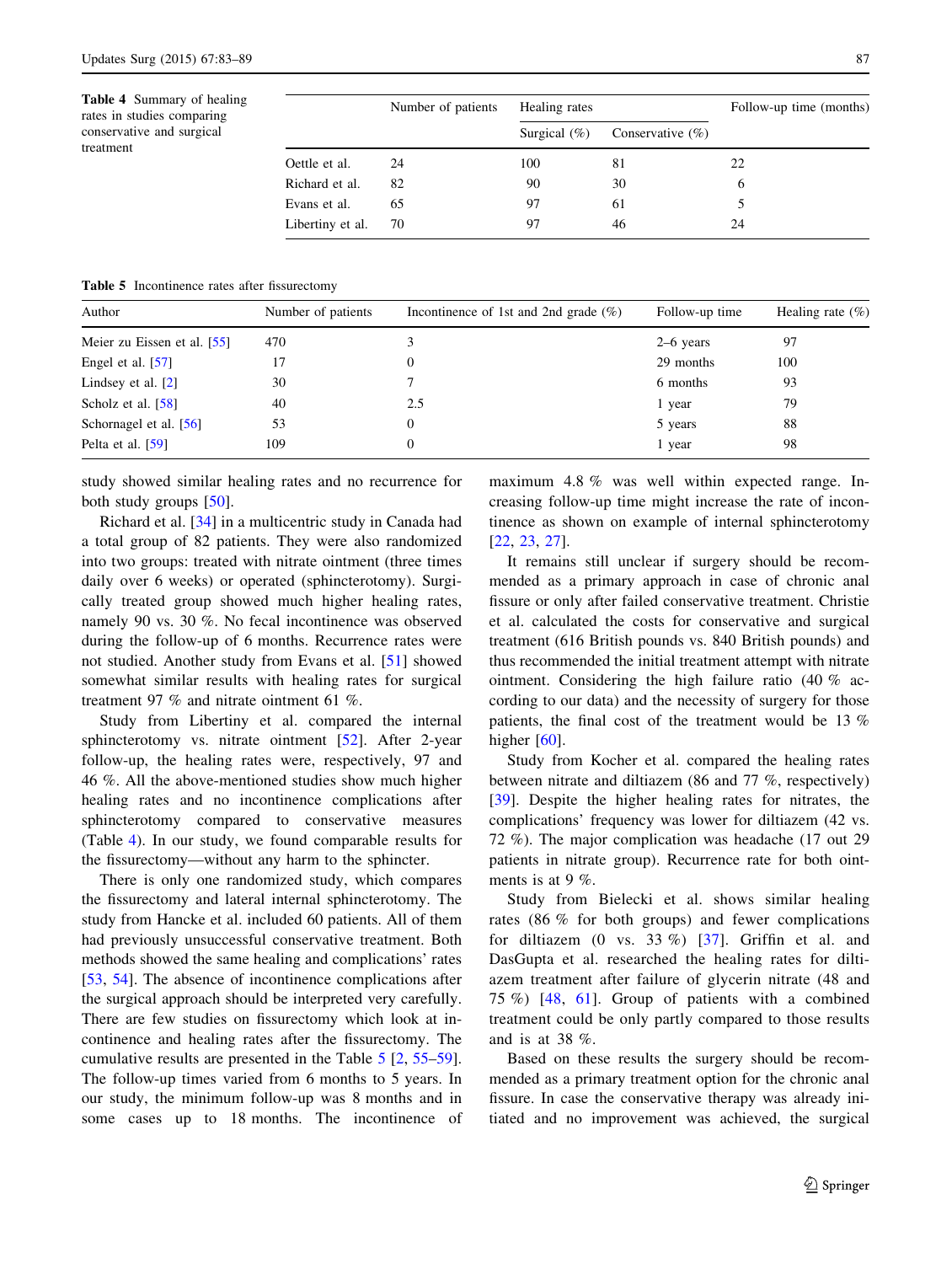<span id="page-5-0"></span>therapy should be preferred to another attempt at conservative therapy with the different medication.

Surgically treated patients showed the shortest healing time (on average 105 days). Not surprisingly the longest healing time showed the patients who had combined conservative therapy (188). The average healing time for conservatively treated patients was longer than for surgically treated patients. The difference in any of the group was, however, not significant due to very high individual variations.

#### Conflict of interest None.

Ethical standard All procedures performed in studies involving human participants were in accordance with the ethical standards of the institutional and/or national research committee and with the 1964 Helsinki declaration and its later amendments or comparable ethical standards.

Informed consent For this type of study formal consent is not required.

## References

- 1. Goligher JC, Duthie HL, Nixon HH (1984) Surgery of the anus, rectum and colon. Baillière Tindall, London
- 2. Lindsey I, Cunningham C, Jones OM, Francis C, Mortensen NJ (2004) Fissurectomy-botulinum toxin: a novel sphincter-sparing procedure for medically resistant chronic anal fissure. Dis Colon Rectum 47(11):1947–1952
- 3. Crapp AR, Alexander-Williams J (1975) Fissure-in-ano and anal stenosis. Part I: conservative management. Clin gastroenterol 4(3):619–628
- 4. Wienert V (1985) [Anal fissure]. Der Hautarzt; Zeitschrift fur Dermatologie, Venerologie, und verwandte Gebiete 36 (4):234–236
- 5. Lock MR, Thomson JP (1977) Fissure-in-ano: the initial management and prognosis. Br J Surg 64(5):355–358
- 6. McDonald P, Driscoll AM, Nicholls RJ (1983) The anal dilator in the conservative management of acute anal fissures. Br J Surg 70(1):25–26
- 7. Klosterhalfen B, Vogel P, Rixen H, Mittermayer C (1989) Topography of the inferior rectal artery: a possible cause of chronic, primary anal fissure. Dis Colon Rectum 32(1):43–52
- 8. Schouten WR, Briel JW, Auwerda JJ (1994) Relationship between anal pressure and anodermal blood flow. The vascular pathogenesis of anal fissures. Dis Colon Rectum 37(7):664–669 9. Soullard J (1975) Proctologie. Masson, Paris
- 10. Magee HR, Thompson HR (1966) Internal anal sphincterotomy as an out-patient operation. Gut 7(2):190–193
- 11. Arabi Y, Alexander-Williams J, Keighley MR (1977) Anal pressures in hemorrhoids and anal fissure. Am J Surg 134(5):608–610
- 12. Duthie HL, Bennett RC (1964) Anal sphincteric pressure in fissure in ano. Surg Gynecol Obstet 119:19–21
- 13. Hancock BD (1977) The internal sphincter and anal fissure. Br J Surg 64(2):92–95
- 14. Kuypers HC (1983) Is there really sphincter spasm in anal fissure? Dis Colon Rectum 26(8):493–494
- 15. Gibbons CP, Read NW (1986) Anal hypertonia in fissures: cause or effect? Br J Surg 73(6):443–445
- 16. Klug W (1998) Analfissur. Coloproctology 20(2):67–71
- 17. Gabriel WB The principles and practice of rectal surgery. 4th edn, Lewis, London
- 18. Oh C, Divino CM, Steinhagen RM (1995) Anal fissure. 20-year experience. Dis Colon Rectum 38(4):378–382
- 19. Abcarian H (1980) Surgical correction of chronic anal fissure: results of lateral internal sphincterotomy vs. fissurectomy midline sphincterotomy. Dis Colon Rectum 23(1):31–36
- 20. Blessing H (1993) Late results after individualized lateral internal sphincterotomy. Helv Chir Acta 59(4):603–607
- 21. Garcia-Aguilar J, Belmonte C, Wong WD, Lowry AC, Madoff RD (1996) Open vs. closed sphincterotomy for chronic anal fissure: long-term results. Dis Colon Rectum 39(4):440–443
- 22. Khubchandani IT, Reed JF (1989) Sequelae of internal sphincterotomy for chronic fissure in ano. Br J Surg 76(5):431–434
- 23. Nyam DC, Pemberton JH (1999) Long-term results of lateral internal sphincterotomy for chronic anal fissure with particular reference to incidence of fecal incontinence. Dis Colon Rectum 42(10):1306–1310
- 24. Pernikoff BJ, Eisenstat TE, Rubin RJ, Oliver GC, Salvati EP (1994) Reappraisal of partial lateral internal sphincterotomy. Dis Colon Rectum 37(12):1291–1295
- 25. Pfeifer J, Berger A, Uranus S (1994) Surgical therapy of chronic anal fissure—do additional proctologic operations impair continence? Der Chirurg Zeitschrift fur alle Gebiete der operativen Medizen 65(7):630–633
- 26. Sultan AH, Kamm MA, Nicholls RJ, Bartram CI (1994) Prospective study of the extent of internal anal sphincter division during lateral sphincterotomy. Dis Colon Rectum 37(10):1031–1033
- 27. Usatoff V, Polglase AL (1995) The longer term results of internal anal sphincterotomy for anal fissure. Aust N Z J Surg 65(8):576–578
- 28. Keighley MR, Williams NS (1999) Surgery of the anus, rectum and colon, 2nd edn. Saunders, London
- 29. Lund JN, Scholefield JH (1997) A randomised, prospective, double-blind, placebo-controlled trial of glyceryl trinitrate ointment in treatment of anal fissure. Lancet 349(9044):11–14. doi:[10.1016/S0140-6736\(96\)06090-4](http://dx.doi.org/10.1016/S0140-6736(96)06090-4)
- 30. Altomare DF, Rinaldi M, Milito G, Arcana F, Spinelli F, Nardelli N, Scardigno D, Pulvirenti-D'Urso A, Bottini C, Pescatori M, Lovreglio R (2000) Glyceryl trinitrate for chronic anal fissure healing or headache? Results of a multicenter, randomized, placebo-controled, double-blind trial. Dis Colon Rectum 43(2):174–179 (discussion 179–181)
- 31. Gorfine SR (1995) Treatment of benign anal disease with topical nitroglycerin. Diseases of the colon and rectum 38(5):453–456 (Discussion 456–457)
- 32. Nelson R (2006) Non surgical therapy for anal fissure. The Cochrane database of systematic reviews (4):CD003431. doi:[10.](http://dx.doi.org/10.1002/14651858.CD003431.pub2) [1002/14651858.CD003431.pub2](http://dx.doi.org/10.1002/14651858.CD003431.pub2)
- 33. Nelson RL, Thomas K, Morgan J, Jones A (2012) Non surgical therapy for anal fissure. The Cochrane database of systematic reviews 2:CD003431. doi:[10.1002/14651858.CD003431.pub3](http://dx.doi.org/10.1002/14651858.CD003431.pub3)
- 34. Richard CS, Gregoire R, Plewes EA, Silverman R, Burul C, Buie D, Reznick R, Ross T, Burnstein M, O'Connor BI, Mukraj D, McLeod RS (2000) Internal sphincterotomy is superior to topical nitroglycerin in the treatment of chronic anal fissure: results of a randomized, controlled trial by the Canadian colorectal surgical trials group. Dis Colon Rectum 43(8):1048–1057 (Discussion 1057–1048)
- 35. Cook TA, Brading AF, Mortensen NJ (1999) Effects of nifedipine on anorectal smooth muscle in vitro. Dis Colon Rectum 42(6):782–787
- 36. Chrysos E, Xynos E, Tzovaras G, Zoras OJ, Tsiaoussis J, Vassilakis SJ (1996) Effect of nifedipine on rectoanal motility. Dis Colon Rectum 39(2):212–216